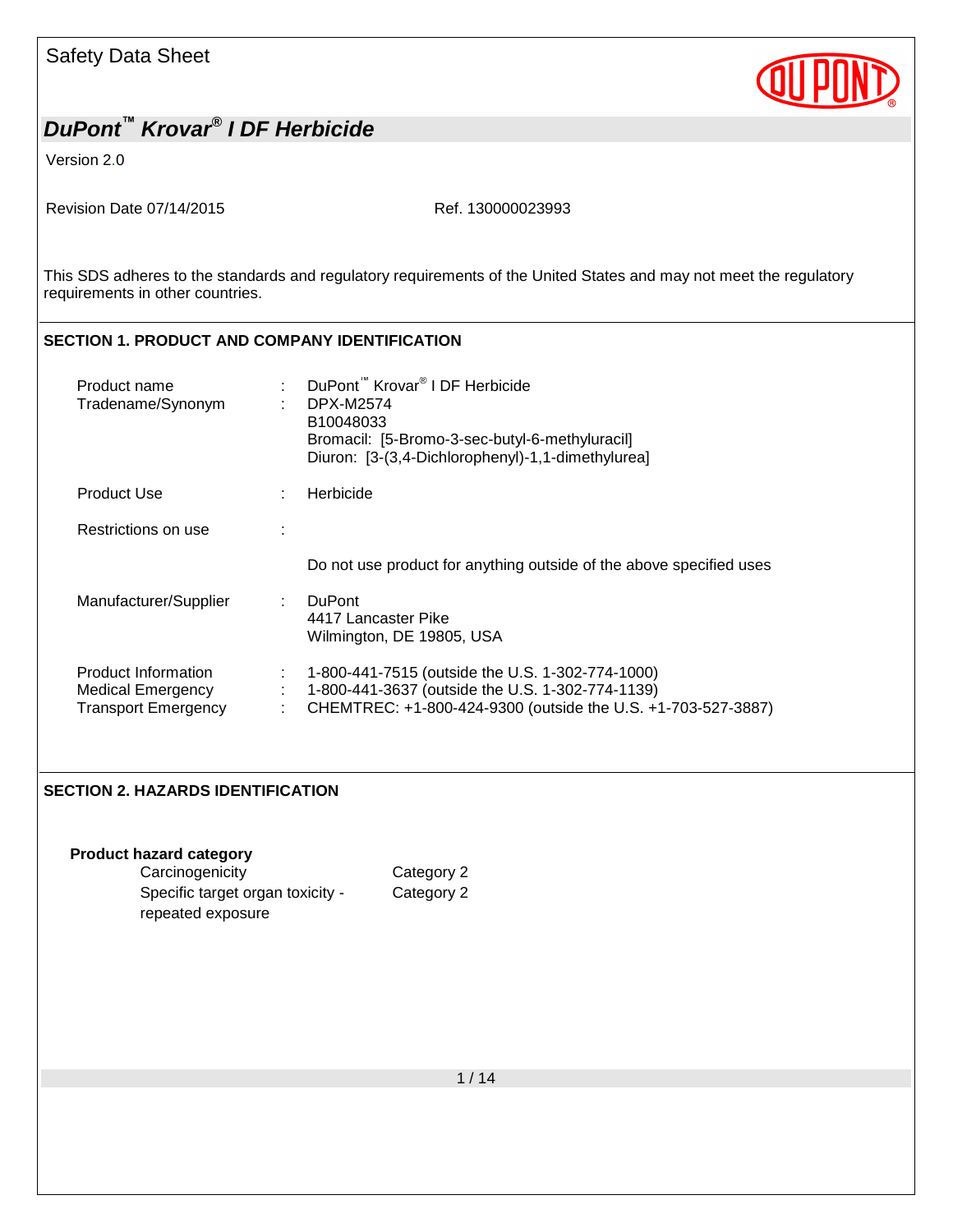

| DuPont™ Krovar® I DF Herbicide    |                                                                                                                                                                                                                                                                                                                                              |
|-----------------------------------|----------------------------------------------------------------------------------------------------------------------------------------------------------------------------------------------------------------------------------------------------------------------------------------------------------------------------------------------|
| Version 2.0                       |                                                                                                                                                                                                                                                                                                                                              |
| Revision Date 07/14/2015          | Ref. 130000023993                                                                                                                                                                                                                                                                                                                            |
| <b>Label content</b><br>Pictogram |                                                                                                                                                                                                                                                                                                                                              |
| Signal word                       | : Warning                                                                                                                                                                                                                                                                                                                                    |
| Hazardous warnings                | : Suspected of causing cancer.<br>May cause damage to organs through prolonged or repeated exposure. (Blood,<br>Bladder, Respiratory system, Kidney)                                                                                                                                                                                         |
| Hazardous prevention<br>measures  | : Do not handle until all safety precautions have been read and understood.<br>Do not breathe dust/ fume/ gas/ mist/ vapours/ spray.<br>Use personal protective equipment as required.<br>IF exposed or concerned: Get medical advice/ attention.<br>Store locked up.<br>Dispose of contents/ container to an approved waste disposal plant. |
|                                   |                                                                                                                                                                                                                                                                                                                                              |

**Other hazards**

If you mill or grind this product you may change its toxicological properties.

### **SECTION 3. COMPOSITION/INFORMATION ON INGREDIENTS**

| Component       |      | CAS-No.  | Concentration |
|-----------------|------|----------|---------------|
| <b>Bromacil</b> |      | 314-40-9 | 40 %          |
| Diuron          |      | 330-54-1 | 40 %          |
|                 | 2/14 |          |               |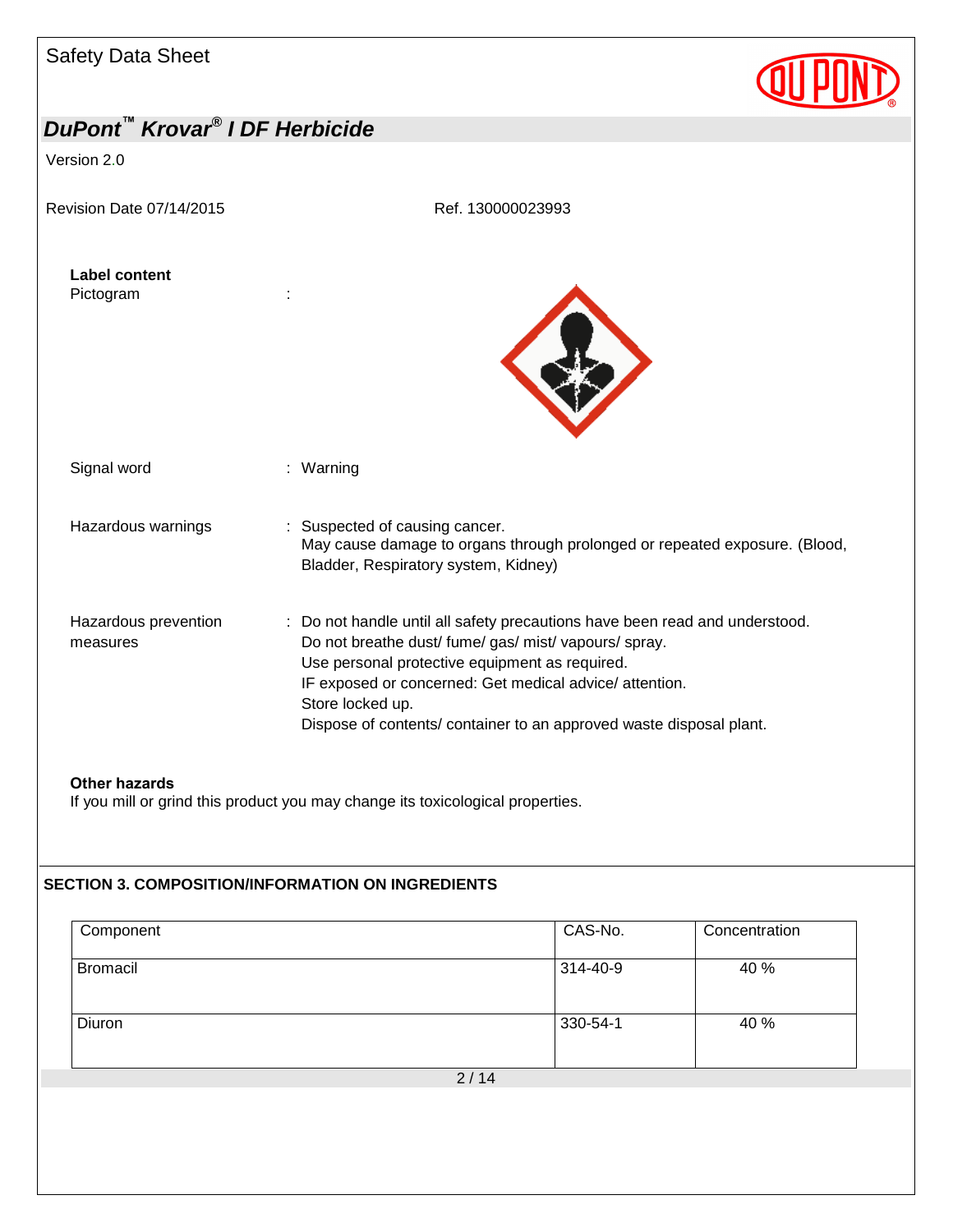

Version 2.0

### **SECTION 4. FIRST AID MEASURES**

| General advice                                           | : Have the product container or label with you when calling a poison control<br>center or doctor, or going for treatment.<br>For medical emergencies involving this product, call toll free 1-800-441-3637.<br>See Label for Additional Precautions and Directions for Use. |
|----------------------------------------------------------|-----------------------------------------------------------------------------------------------------------------------------------------------------------------------------------------------------------------------------------------------------------------------------|
| Inhalation                                               | : Move to fresh air. If person is not breathing, call 911 or an ambulance, then<br>give artificial respiration, preferably mouth-to-mouth, if possible. Call a poison<br>control center or doctor for treatment advice.                                                     |
| Skin contact                                             | : Take off all contaminated clothing immediately. Rinse skin immediately with<br>plenty of water for 15-20 minutes. Call a poison control center or doctor for<br>treatment advice.                                                                                         |
| Eye contact                                              | : Hold eye open and rinse slowly and gently with water for 15-20 minutes.<br>Remove contact lenses, if present, after the first 5 minutes, then continue<br>rinsing eye. Call a poison control center or doctor for treatment advice.                                       |
| Ingestion                                                | : Call a physician or poison control centre immediately. Have person sip a glass<br>of water if able to swallow. DO NOT induce vomiting unless directed to do so by<br>a physician or poison control center. Never give anything by mouth to an<br>unconscious person.      |
| Most important<br>symptoms/effects, acute<br>and delayed | : No applicable data available.                                                                                                                                                                                                                                             |
| Protection of first-aiders<br>Notes to physician         | : No applicable data available.<br>: No applicable data available.                                                                                                                                                                                                          |
|                                                          | 3/14                                                                                                                                                                                                                                                                        |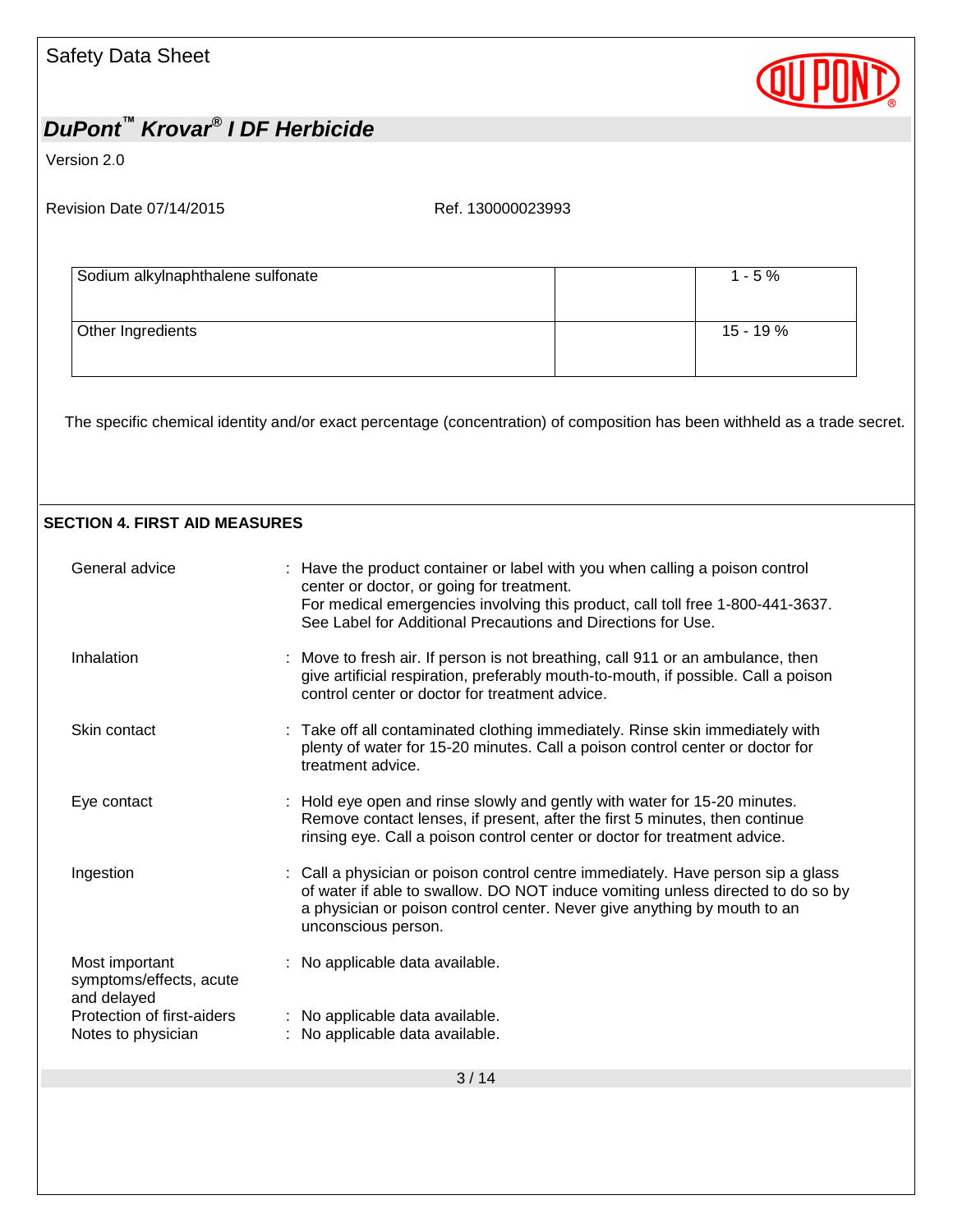

## *DuPont™ Krovar® I DF Herbicide* Version 2.0 Revision Date 07/14/2015 Ref. 130000023993 **SECTION 5. FIREFIGHTING MEASURES** Suitable extinguishing media : Water spray, Foam, Dry chemical, Carbon dioxide (CO2) Unsuitable extinguishing media : High volume water jet, (contamination risk) Specific hazards : Dust may form explosive mixture in air. Special protective equipment for firefighters : In the event of fire, wear self-contained breathing apparatus. Use personal protective equipment. Further information : Prevent fire extinguishing water from contaminating surface water or the ground water system. Collect contaminated fire extinguishing water separately. This must not be discharged into drains. Fire residues and contaminated fire extinguishing water must be disposed of in accordance with local regulations. (on small fires) If area is heavily exposed to fire and if conditions permit, let fire burn itself out since water may increase the area contaminated. Cool containers/tanks with water spray. Control Runoff.

#### **SECTION 6. ACCIDENTAL RELEASE MEASURES**

NOTE: Review FIRE FIGHTING MEASURES and HANDLING (PERSONNEL) sections before proceeding with clean-up. Use appropriate PERSONAL PROTECTIVE EQUIPMENT during clean-up.

| Safeguards (Personnel)<br>Environmental precautions | : No applicable data available.<br>: Prevent material from entering sewers, waterways, or low areas.                                                                                                                                     |
|-----------------------------------------------------|------------------------------------------------------------------------------------------------------------------------------------------------------------------------------------------------------------------------------------------|
| Spill Cleanup                                       | : Shovel or sweep up. Scoop into bags or boxes with plastic or aluminium<br>shovel. Never return to container for reuse. If spill area is on ground near<br>valuable plants or trees, remove top 2 inches of soil after initial cleanup. |
| Accidental Release Measures                         | : Follow applicable Federal, State/Provincial and Local laws/regulations.                                                                                                                                                                |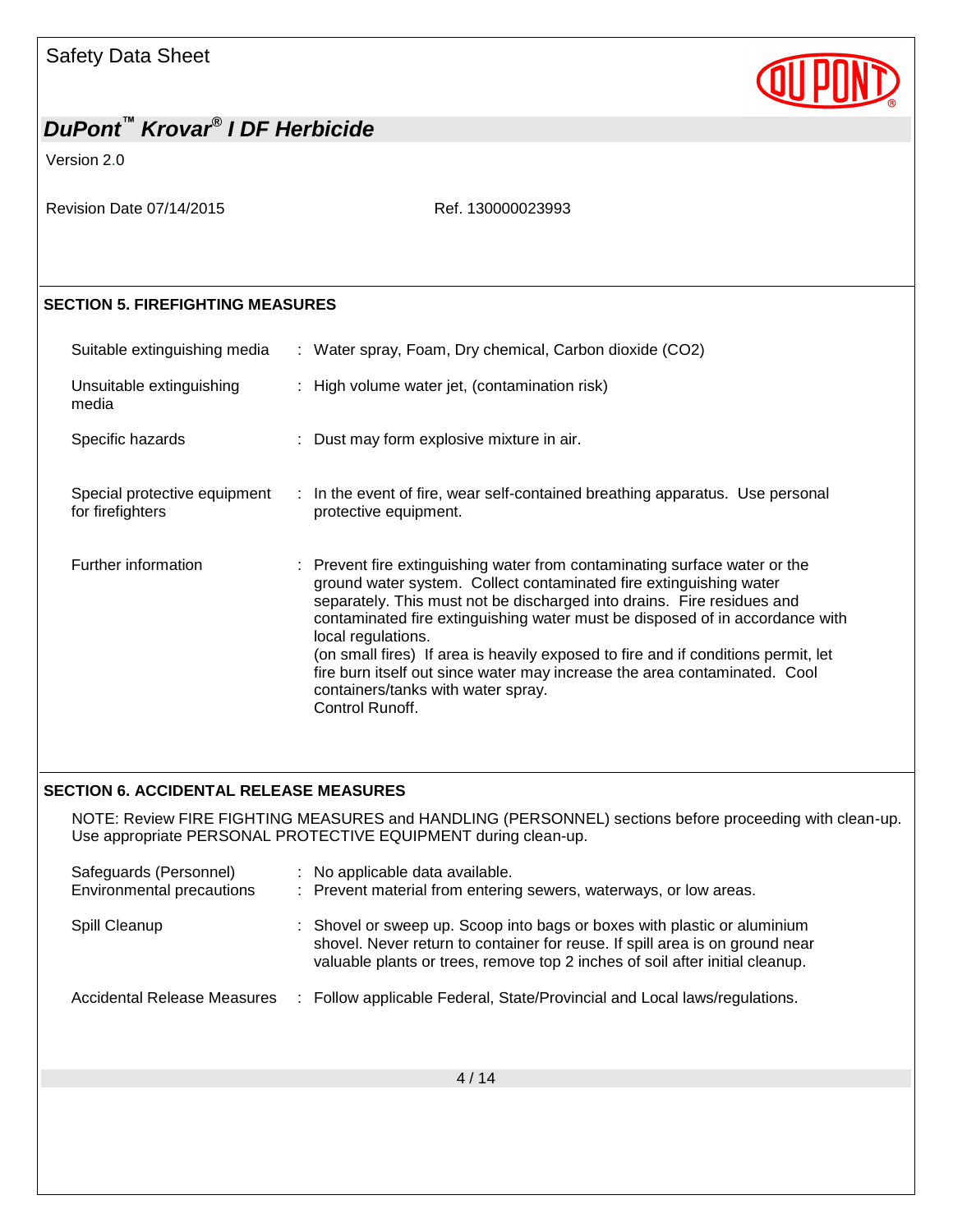

|                                                                | DuPont <sup>™</sup> Krovar <sup>®</sup> I DF Herbicide                                                                                                                                                                                                                                                                                                                                                                                                                                                                                                                                                                                       |
|----------------------------------------------------------------|----------------------------------------------------------------------------------------------------------------------------------------------------------------------------------------------------------------------------------------------------------------------------------------------------------------------------------------------------------------------------------------------------------------------------------------------------------------------------------------------------------------------------------------------------------------------------------------------------------------------------------------------|
| Version 2.0                                                    |                                                                                                                                                                                                                                                                                                                                                                                                                                                                                                                                                                                                                                              |
| Revision Date 07/14/2015                                       | Ref. 130000023993                                                                                                                                                                                                                                                                                                                                                                                                                                                                                                                                                                                                                            |
|                                                                |                                                                                                                                                                                                                                                                                                                                                                                                                                                                                                                                                                                                                                              |
| <b>SECTION 7. HANDLING AND STORAGE</b>                         |                                                                                                                                                                                                                                                                                                                                                                                                                                                                                                                                                                                                                                              |
| Handling (Personnel)                                           | : Wash hands thoroughly with soap and water after handling and before eating,<br>drinking, chewing gum, using tobacco, or using the toilet. Remove<br>clothing/PPE immediately if material gets inside. Wash thoroughly and put on<br>clean clothing. Remove personal protective equipment immediately after<br>handling this product. Wash the outside of gloves before removing. As soon<br>as possible, wash thoroughly and change into clean clothing.                                                                                                                                                                                   |
| Handling (Physical Aspects)<br>Dust explosion class<br>Storage | No applicable data available.<br>No applicable data available.<br>Do not contaminate water, other pesticides, fertilizer, food or feed in storage.<br>Store in original container. Store in a cool, dry place. Keep out of the reach of<br>children.                                                                                                                                                                                                                                                                                                                                                                                         |
| Storage period                                                 | : No applicable data available.                                                                                                                                                                                                                                                                                                                                                                                                                                                                                                                                                                                                              |
|                                                                |                                                                                                                                                                                                                                                                                                                                                                                                                                                                                                                                                                                                                                              |
| Storage temperature                                            | : No applicable data available.                                                                                                                                                                                                                                                                                                                                                                                                                                                                                                                                                                                                              |
| Engineering controls                                           | SECTION 8. EXPOSURE CONTROLS/PERSONAL PROTECTION<br>: Ensure adequate ventilation. When handlers use closed systems, enclosed<br>cabs, or aircraft in a manner that meets the requirements listed in the Worker<br>Protection Standard (WPS) for agricultural pesticides [40 CFR 170.240 (d)(4-<br>6)], the handler PPE requirements may be reduced or modified as specified in<br>the WPS. Refer to the product label for additional Engineering Controls.                                                                                                                                                                                  |
| Personal protective equipment<br>Skin and body protection      | Pilots, flaggers and groundboom applicators must wear:<br>Long sleeved shirt and long pants<br>Shoes plus socks<br>Groundboom applicators must wear:<br>Chemical resistant gloves made of any waterproof material<br>Mixers, loaders, applicators and other handlers must wear:<br>Long sleeved shirt and long pants<br>Shoes plus socks<br>Chemical resistant gloves made of any waterproof material<br>Polyvinylchloride<br>A NIOSH approved dust/mist filtering respirator with any N, R, P, or HE filter<br>or with approval number prefix TC-21C.<br>Chemical resistant apron when mixing, loading, or cleaning equipment or<br>spills. |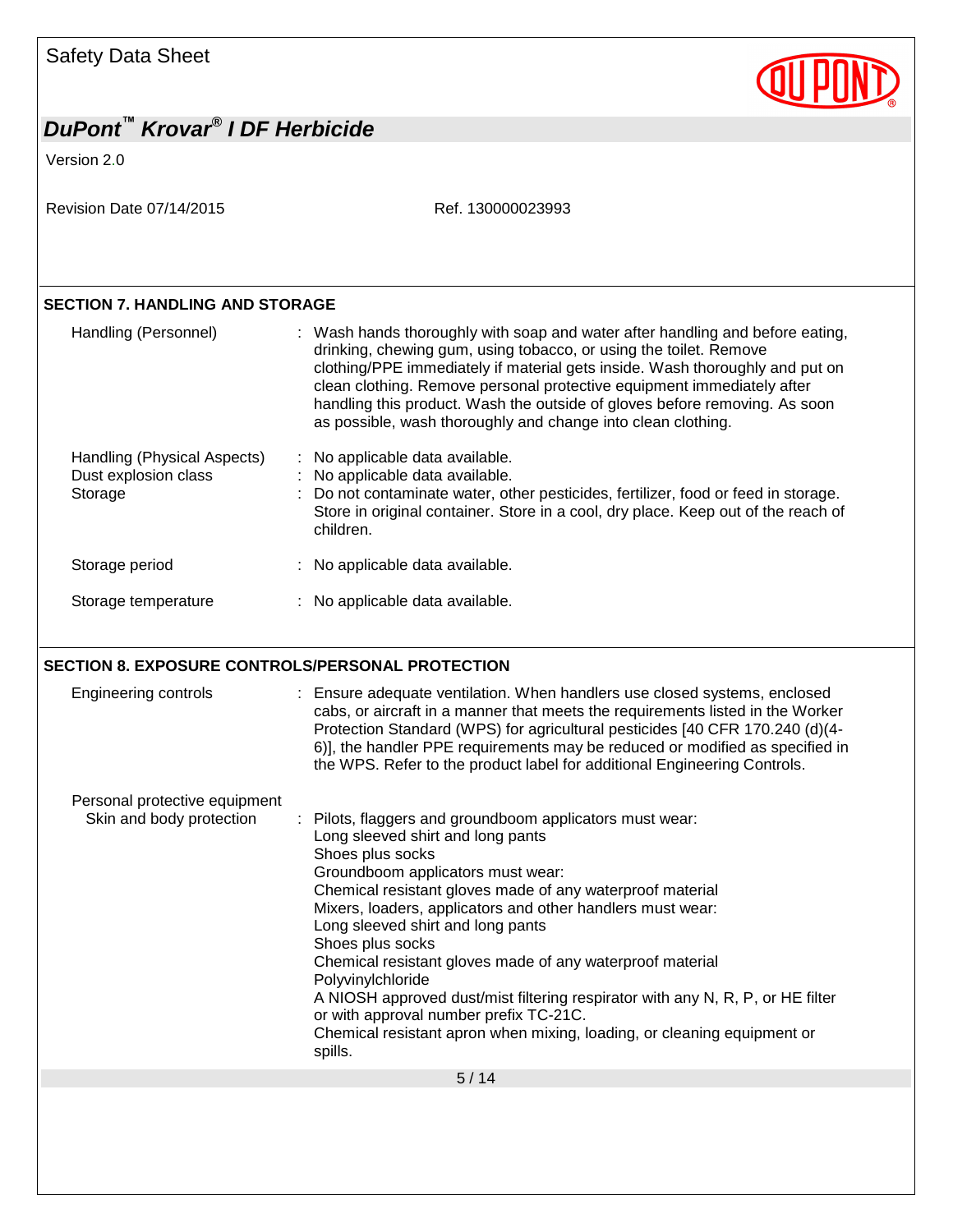

| Version 2.0                                                |                     |                                         |                                                                                                                                                          |
|------------------------------------------------------------|---------------------|-----------------------------------------|----------------------------------------------------------------------------------------------------------------------------------------------------------|
| <b>Revision Date 07/14/2015</b>                            |                     | Ref. 130000023993                       |                                                                                                                                                          |
| Protective measures                                        |                     | wash PPE separately from other laundry. | : Follow manufacturer's instructions for cleaning/maintaining PPE. If no such<br>instructions for washables exist, use detergent and hot water. Keep and |
| <b>Exposure Guidelines</b><br><b>Exposure Limit Values</b> |                     |                                         |                                                                                                                                                          |
| <b>Bromacil</b><br><b>TLV</b><br>AEL *                     | (ACGIH)<br>(DUPONT) | $10$ mg/m $3$<br>$10$ mg/m $3$          | <b>TWA</b><br>8 & 12 hr. TWA                                                                                                                             |
| <b>Diuron</b><br><b>TLV</b><br>AEL *                       | (ACGIH)<br>(DUPONT) | $10 \text{ mg/m}$ 3<br>1 $mg/m3$        | <b>TWA</b><br>8 & 12 hr. TWA Total dust.                                                                                                                 |
| Sodium alkylnaphthalene sulfonate<br>AEL <sup>*</sup>      | (DUPONT)            | $0.05$ mg/m $3$                         | 8 & 12 hr. TWA                                                                                                                                           |

\* AEL is DuPont's Acceptable Exposure Limit. Where governmentally imposed occupational exposure limits which are lower than the AEL are in effect, such limits shall take precedence.

#### **SECTION 9. PHYSICAL AND CHEMICAL PROPERTIES**

| Appearance<br>Physical state<br>Form<br>Color | : solid<br>: solid, granules<br>: brown |
|-----------------------------------------------|-----------------------------------------|
| Odor                                          | none                                    |
| Odor threshold                                | : No applicable data available.         |
| рH                                            | : No applicable data available.         |
| Melting point/range                           | : No applicable data available.         |
| Boiling point/boiling range                   | No applicable data available.<br>÷.     |
|                                               |                                         |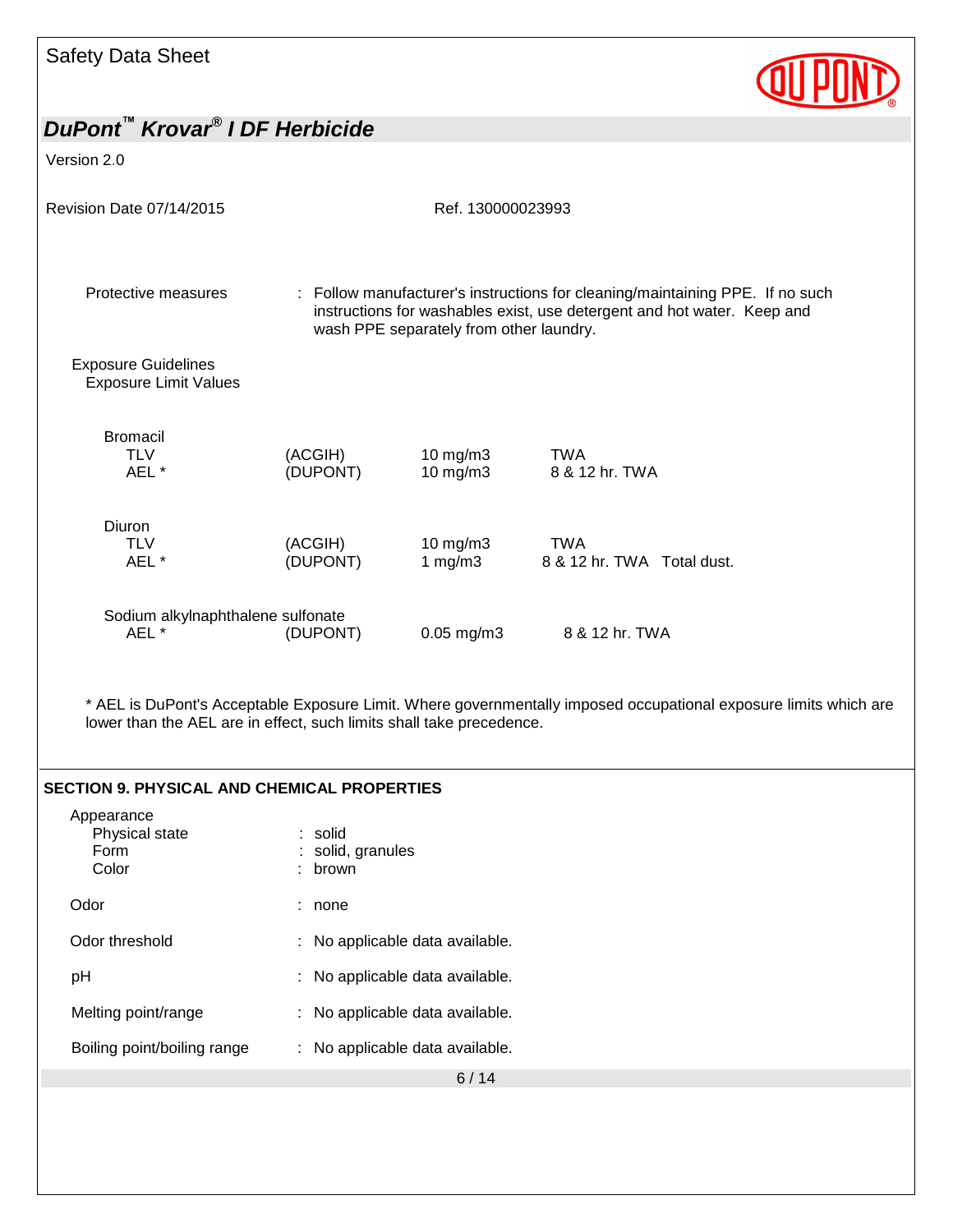# **QUPD**

## *DuPont™ Krovar® I DF Herbicide*

### Version 2.0

Revision Date 07/14/2015 Ref. 130000023993

| Flash point                                |    | no data available             |
|--------------------------------------------|----|-------------------------------|
| <b>Evaporation rate</b>                    |    | No applicable data available. |
| Flammability (solid, gas)                  | t  | No applicable data available. |
| Upper explosion limit                      | İ. | No applicable data available. |
| Lower explosion limit                      | ÷  | $0.135$ g/l                   |
| Vapour Pressure                            |    | No applicable data available. |
| Vapour density                             | t  | No applicable data available. |
| Specific gravity (Relative<br>density)     |    | No applicable data available. |
| Water solubility                           |    | dispersible                   |
| Solubility(ies)                            | t  | No applicable data available. |
| Partition coefficient: n-<br>octanol/water |    | No applicable data available. |
| Auto-ignition temperature                  | ÷  | No applicable data available. |
| Ignition temperature                       | t  | 420 °C                        |
| Decomposition temperature                  | ÷  | No applicable data available. |
| Viscosity, kinematic                       | ÷  | No applicable data available. |
| Viscosity, dynamic                         | ÷  | No applicable data available. |
|                                            |    |                               |

#### **SECTION 10. STABILITY AND REACTIVITY**

| Reactivity<br>Chemical stability      | : No applicable data available.<br>: Stable at normal temperatures and storage conditions. |
|---------------------------------------|--------------------------------------------------------------------------------------------|
| Possibility of hazardous<br>reactions | : Hazardous polymerisation does not occur.                                                 |
| Conditions to avoid                   | : No applicable data available.                                                            |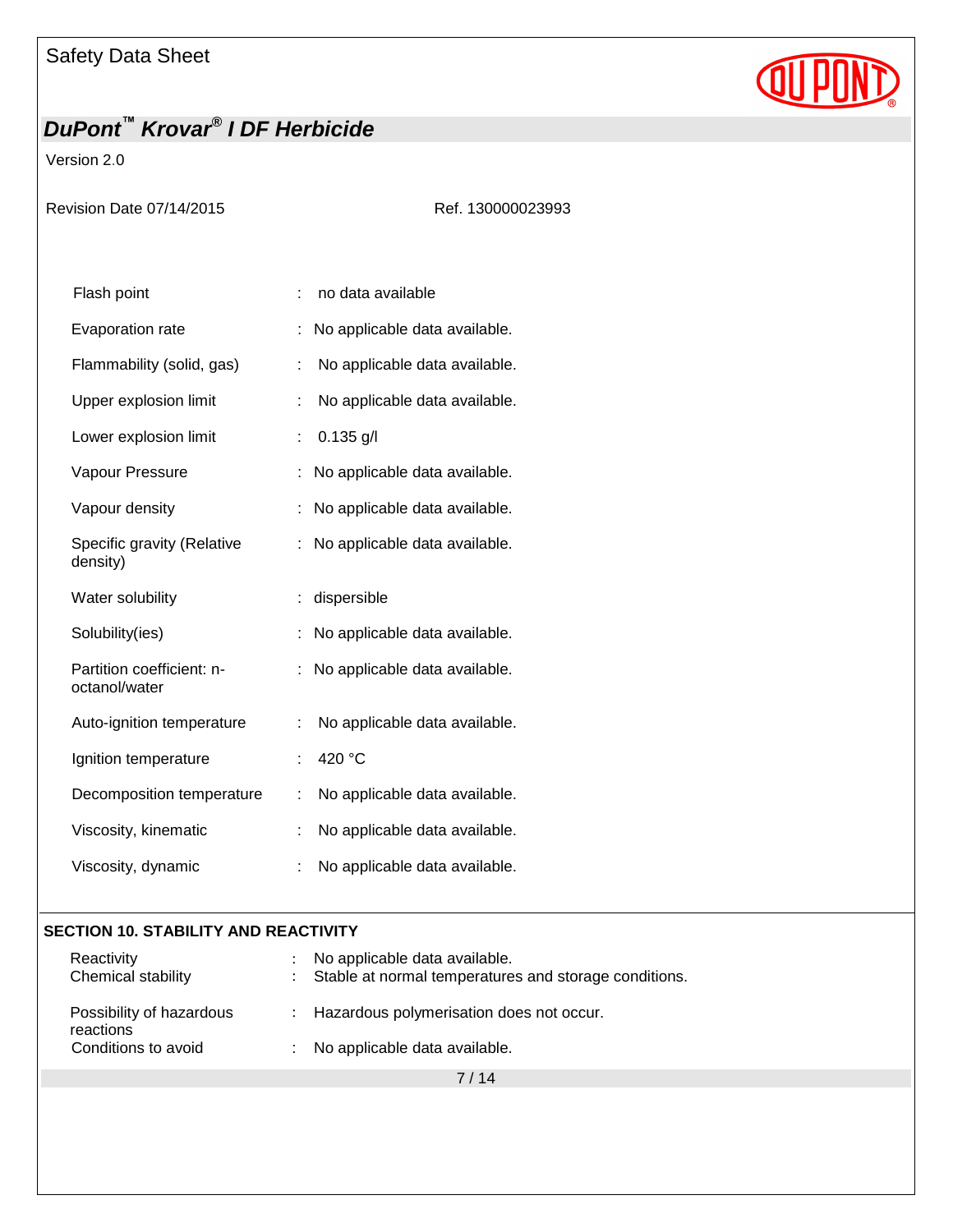

| Revision Date 07/14/2015                                                      | Ref. 130000023993                                                                                                                                                                                                                                       |  |  |
|-------------------------------------------------------------------------------|---------------------------------------------------------------------------------------------------------------------------------------------------------------------------------------------------------------------------------------------------------|--|--|
| Incompatible materials<br>Hazardous decomposition<br>products                 | None reasonably foreseeable.<br>No applicable data available.                                                                                                                                                                                           |  |  |
| <b>SECTION 11. TOXICOLOGICAL INFORMATION</b>                                  |                                                                                                                                                                                                                                                         |  |  |
| DuPont <sup>™</sup> Krovar <sup>®</sup> I DF Herbicide<br>Inhalation 4 h LC50 | $> 5.2$ mg/l, Rat                                                                                                                                                                                                                                       |  |  |
| Dermal LD50                                                                   | $>$ 2,000 mg/kg, Rabbit                                                                                                                                                                                                                                 |  |  |
| Oral LD50                                                                     | 2,300 mg/kg, Rat                                                                                                                                                                                                                                        |  |  |
| Skin irritation                                                               | No skin irritation, Rabbit<br>÷<br>Minimal effects that do not meet the threshold for classification.                                                                                                                                                   |  |  |
| Eye irritation                                                                | No eye irritation, Rabbit<br>÷<br>Minimal effects that do not meet the threshold for classification.                                                                                                                                                    |  |  |
| Sensitisation                                                                 | Animal test did not cause sensitization by skin contact., Guinea pig                                                                                                                                                                                    |  |  |
| <b>Bromacil</b><br>Repeated dose toxicity                                     | The following effects occurred at levels of exposure that significantly<br>exceed those expected under labeled usage conditions.                                                                                                                        |  |  |
|                                                                               | Oral<br>Rat                                                                                                                                                                                                                                             |  |  |
|                                                                               | Liver effects, Organ weight changes, Thyroid effects, Reduced body<br>weight gain                                                                                                                                                                       |  |  |
|                                                                               | Inhalation<br>Rat                                                                                                                                                                                                                                       |  |  |
|                                                                               | Increased liver weight, altered blood chemistry                                                                                                                                                                                                         |  |  |
| Carcinogenicity                                                               | Not classifiable as a human carcinogen.<br>The following effects occurred at levels of exposure that significantly<br>exceed those expected under labeled usage conditions.<br>An increased incidence of tumours was observed in laboratory<br>animals. |  |  |
|                                                                               | 8/14                                                                                                                                                                                                                                                    |  |  |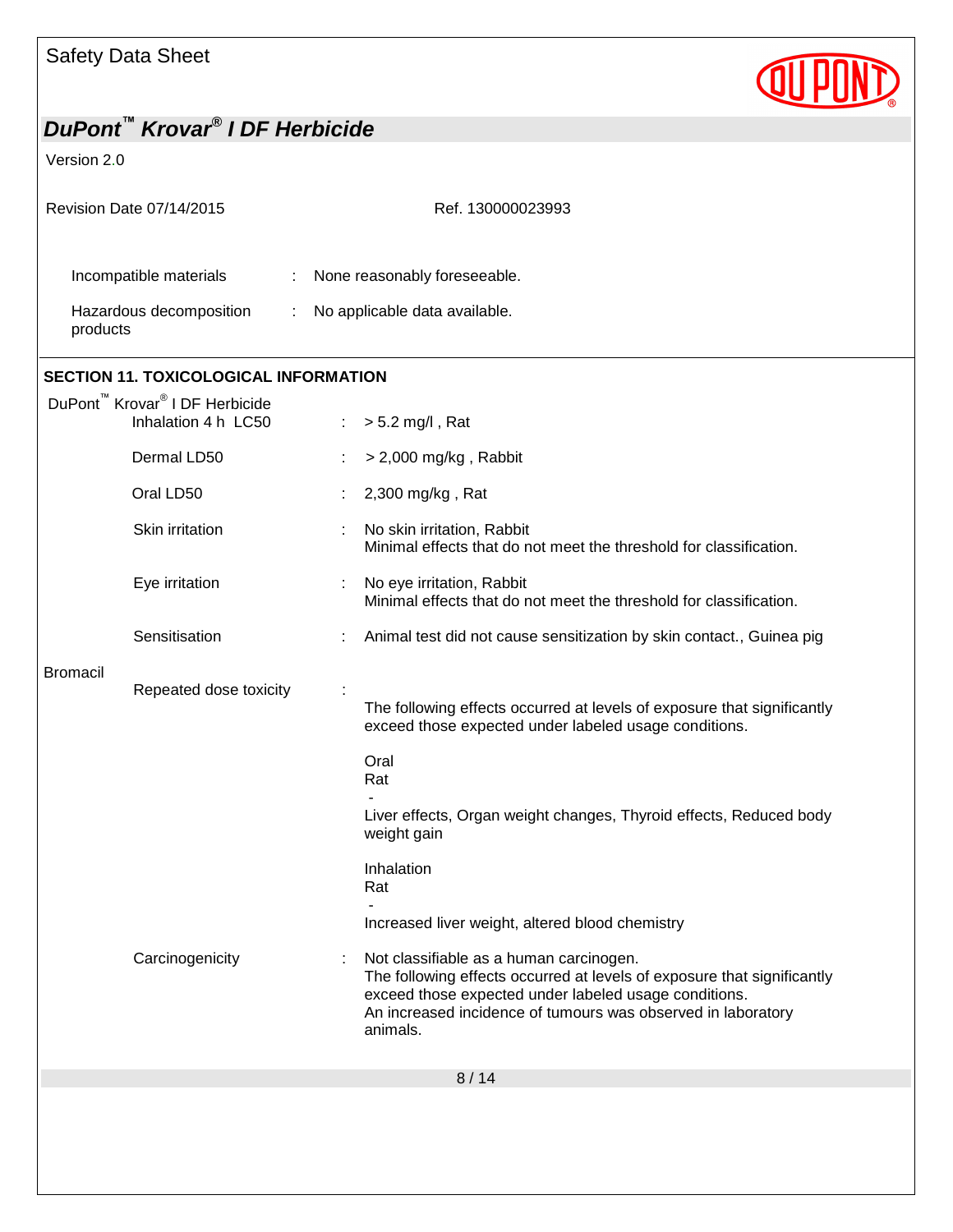

| Revision Date 07/14/2015 |                        |   | Ref. 130000023993                                                                                                                                                                                 |  |
|--------------------------|------------------------|---|---------------------------------------------------------------------------------------------------------------------------------------------------------------------------------------------------|--|
|                          |                        |   |                                                                                                                                                                                                   |  |
|                          | Mutagenicity           |   | Weight of evidence does not support classification as a germ cell<br>mutagen.                                                                                                                     |  |
|                          | Reproductive toxicity  | ÷ | No toxicity to reproduction<br>Animal testing showed no reproductive toxicity.                                                                                                                    |  |
|                          | Teratogenicity         |   | Animal testing showed effects on embryo-fetal development at levels<br>equal to or above those causing maternal toxicity.                                                                         |  |
| Diuron                   |                        |   |                                                                                                                                                                                                   |  |
|                          | Repeated dose toxicity |   | The following effects occurred at levels of exposure that significantly<br>exceed those expected under labeled usage conditions.                                                                  |  |
|                          |                        |   | Oral<br>Rat                                                                                                                                                                                       |  |
|                          |                        |   | Red blood cell destruction causing abnormal decrease in number of<br>red blood cells (anaemia), Spleen effects, bone marrow changes,<br>Kidney effects, Bladder effects, Reduced body weight gain |  |
|                          |                        |   | Oral<br>Dog                                                                                                                                                                                       |  |
|                          |                        |   | Red blood cell destruction causing abnormal decrease in number of<br>red blood cells (anaemia), Spleen effects, bone marrow changes,<br>Reduced body weight gain                                  |  |
|                          |                        |   | Inhalation<br>Rat                                                                                                                                                                                 |  |
|                          |                        |   | Red blood cell destruction causing abnormal decrease in number of<br>red blood cells (anaemia), Spleen effects                                                                                    |  |
|                          | Carcinogenicity        |   | Suspected human carcinogens<br>An increased incidence of tumours was observed in laboratory<br>animals.<br>Target(s):<br><b>Bladder</b><br>Kidney                                                 |  |
|                          | Mutagenicity           |   | Weight of evidence does not support classification as a germ cell<br>mutagen.                                                                                                                     |  |
|                          |                        |   | 9/14                                                                                                                                                                                              |  |
|                          |                        |   |                                                                                                                                                                                                   |  |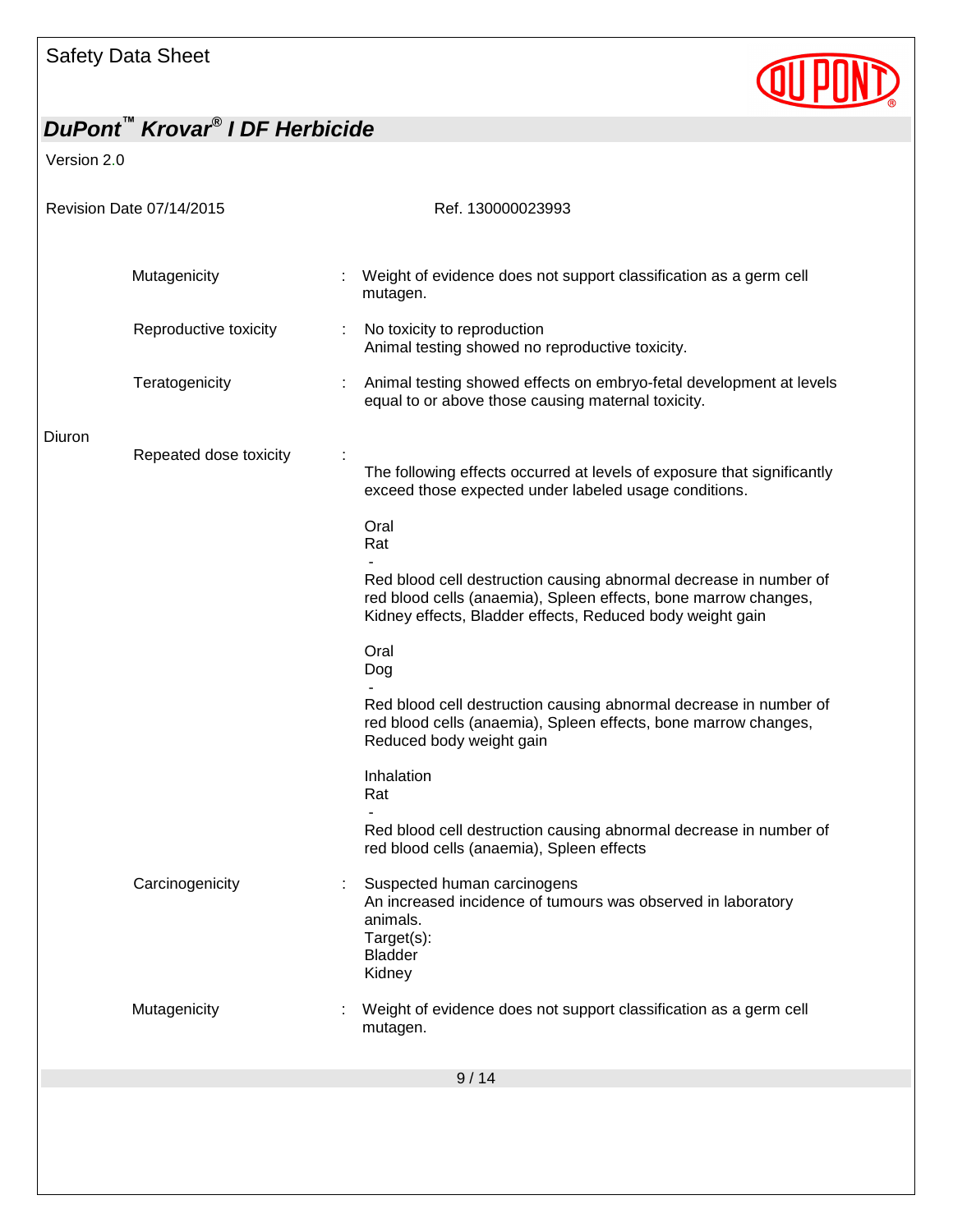

| Revision Date 07/14/2015                                                                                                                                                                                                                                                                                                                                                                                                                                                                                                                                                                          |                                           |                | Ref. 130000023993                                                                                                                            |  |  |
|---------------------------------------------------------------------------------------------------------------------------------------------------------------------------------------------------------------------------------------------------------------------------------------------------------------------------------------------------------------------------------------------------------------------------------------------------------------------------------------------------------------------------------------------------------------------------------------------------|-------------------------------------------|----------------|----------------------------------------------------------------------------------------------------------------------------------------------|--|--|
|                                                                                                                                                                                                                                                                                                                                                                                                                                                                                                                                                                                                   |                                           |                |                                                                                                                                              |  |  |
|                                                                                                                                                                                                                                                                                                                                                                                                                                                                                                                                                                                                   | Reproductive toxicity                     | $\mathbb{Z}^n$ | No toxicity to reproduction                                                                                                                  |  |  |
|                                                                                                                                                                                                                                                                                                                                                                                                                                                                                                                                                                                                   | Teratogenicity                            |                | Animal testing showed effects on embryo-fetal development at levels<br>equal to or above those causing maternal toxicity.                    |  |  |
| Sodium alkylnaphthalene sulfonate<br>Repeated dose toxicity                                                                                                                                                                                                                                                                                                                                                                                                                                                                                                                                       |                                           | ÷.             | Inhalation<br>Rat<br><b>Target Organs: Respiratory Tract</b>                                                                                 |  |  |
|                                                                                                                                                                                                                                                                                                                                                                                                                                                                                                                                                                                                   |                                           |                | Respiratory tract damage, Pathologic changes                                                                                                 |  |  |
|                                                                                                                                                                                                                                                                                                                                                                                                                                                                                                                                                                                                   |                                           |                | Oral<br>Rat                                                                                                                                  |  |  |
|                                                                                                                                                                                                                                                                                                                                                                                                                                                                                                                                                                                                   |                                           |                | <b>Target Organs: Kidney</b><br>Kidney effects, Reduced body weight gain                                                                     |  |  |
|                                                                                                                                                                                                                                                                                                                                                                                                                                                                                                                                                                                                   | Reproductive toxicity                     |                | No toxicity to reproduction<br>Animal testing showed effects on reproduction at levels equal to or<br>above those causing parental toxicity. |  |  |
|                                                                                                                                                                                                                                                                                                                                                                                                                                                                                                                                                                                                   | Teratogenicity                            |                | Animal testing showed effects on embryo-fetal development at levels<br>equal to or above those causing maternal toxicity.                    |  |  |
| Carcinogenicity<br>The carcinogenicity classifications for this product and/or its ingredients have been determined according<br>to HazCom 2012, Appendix A.6. The classifications may differ from those listed in the National Toxicology<br>Program (NTP) Report on Carcinogens (latest edition) or those found to be a potential carcinogen in the<br>International Agency for Research on Cancer (IARC) Monographs (latest edition).<br>None of the components present in this material at concentrations equal to or greater than 0.1% are listed<br>by IARC, NTP, or OSHA, as a carcinogen. |                                           |                |                                                                                                                                              |  |  |
|                                                                                                                                                                                                                                                                                                                                                                                                                                                                                                                                                                                                   | <b>SECTION 12. ECOLOGICAL INFORMATION</b> |                |                                                                                                                                              |  |  |
| <b>Aquatic Toxicity</b><br><b>Bromacil</b>                                                                                                                                                                                                                                                                                                                                                                                                                                                                                                                                                        |                                           |                |                                                                                                                                              |  |  |
|                                                                                                                                                                                                                                                                                                                                                                                                                                                                                                                                                                                                   | 96 h LC50                                 |                | Lepomis macrochirus (Bluegill sunfish) 127 mg/l                                                                                              |  |  |
|                                                                                                                                                                                                                                                                                                                                                                                                                                                                                                                                                                                                   | 96 h LC50                                 |                | Oncorhynchus mykiss (rainbow trout) 36 mg/l                                                                                                  |  |  |
|                                                                                                                                                                                                                                                                                                                                                                                                                                                                                                                                                                                                   | 10/14                                     |                |                                                                                                                                              |  |  |
|                                                                                                                                                                                                                                                                                                                                                                                                                                                                                                                                                                                                   |                                           |                |                                                                                                                                              |  |  |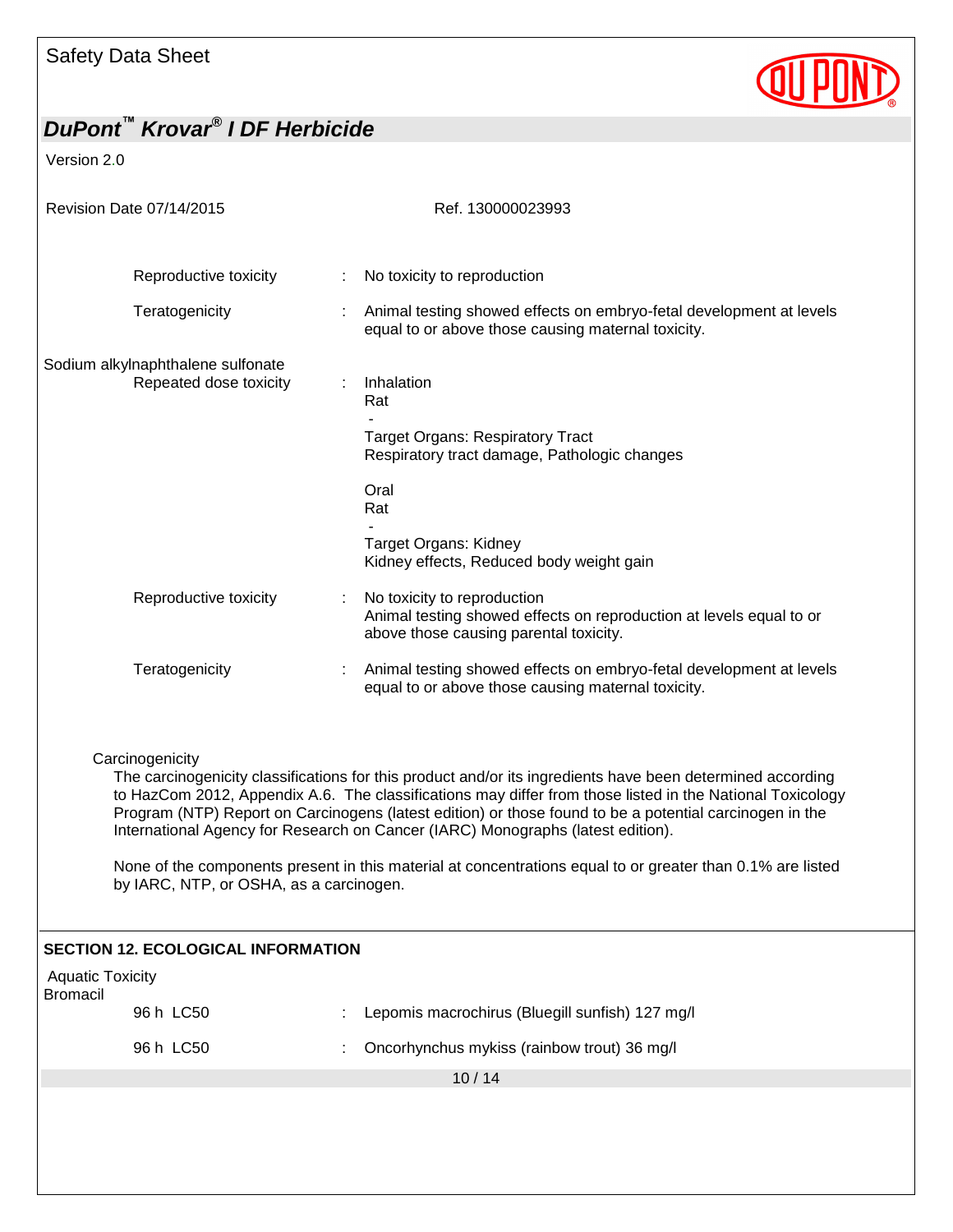

| Revision Date 07/14/2015                 |                                            |                                                                                              | Ref. 130000023993                                                                                                                                                                                                                                                                                                                                                           |  |
|------------------------------------------|--------------------------------------------|----------------------------------------------------------------------------------------------|-----------------------------------------------------------------------------------------------------------------------------------------------------------------------------------------------------------------------------------------------------------------------------------------------------------------------------------------------------------------------------|--|
|                                          |                                            |                                                                                              |                                                                                                                                                                                                                                                                                                                                                                             |  |
|                                          | 72 h ErC50                                 |                                                                                              | Pseudokirchneriella subcapitata (green algae) 0.017 mg/l                                                                                                                                                                                                                                                                                                                    |  |
|                                          |                                            |                                                                                              |                                                                                                                                                                                                                                                                                                                                                                             |  |
|                                          | <b>NOEC</b>                                |                                                                                              | Algae 0.001 mg/l                                                                                                                                                                                                                                                                                                                                                            |  |
|                                          | 48 h EC50                                  |                                                                                              | Daphnia magna (Water flea) 119 mg/l                                                                                                                                                                                                                                                                                                                                         |  |
| Diuron                                   | 96 h LC50                                  |                                                                                              | Oncorhynchus mykiss (rainbow trout) 17.4 mg/l                                                                                                                                                                                                                                                                                                                               |  |
|                                          | 72 h EC50                                  |                                                                                              | Algae 0.018 mg/l                                                                                                                                                                                                                                                                                                                                                            |  |
|                                          | 72 h NOEC                                  |                                                                                              | Algae 0.01 mg/l                                                                                                                                                                                                                                                                                                                                                             |  |
|                                          | 48 h EC50                                  |                                                                                              | Daphnia magna (Water flea) 1.4 mg/l                                                                                                                                                                                                                                                                                                                                         |  |
|                                          | Additional ecological information          |                                                                                              | Environmental Hazards: Do not apply directly to water, or to areas<br>where surface water is present, or to intertidal areas below the mean<br>high water mark. Do not contaminate water when cleaning equipment<br>or disposing of equipment washwaters or rinsate. See product label for<br>additional application instructions relating to environmental<br>precautions. |  |
|                                          | <b>SECTION 13. DISPOSAL CONSIDERATIONS</b> |                                                                                              |                                                                                                                                                                                                                                                                                                                                                                             |  |
| Product                                  | Waste disposal methods -                   |                                                                                              | Do not contaminate water, food or feed by disposal. Wastes resulting from the<br>use of this product must be disposed of on site or at an approved waste<br>disposal facility.                                                                                                                                                                                              |  |
| Waste disposal methods -<br>Container    |                                            | : Refer to the product label for instructions.                                               |                                                                                                                                                                                                                                                                                                                                                                             |  |
|                                          |                                            | In the event of a major spill, fire or other emergency, call 1-800-441-3637 day<br>or night. |                                                                                                                                                                                                                                                                                                                                                                             |  |
|                                          | Contaminated packaging                     |                                                                                              | : No applicable data available.                                                                                                                                                                                                                                                                                                                                             |  |
| <b>SECTION 14. TRANSPORT INFORMATION</b> |                                            |                                                                                              |                                                                                                                                                                                                                                                                                                                                                                             |  |
| IATA_C                                   | UN number                                  |                                                                                              | : 3077                                                                                                                                                                                                                                                                                                                                                                      |  |
|                                          |                                            |                                                                                              | 11/14                                                                                                                                                                                                                                                                                                                                                                       |  |
|                                          |                                            |                                                                                              |                                                                                                                                                                                                                                                                                                                                                                             |  |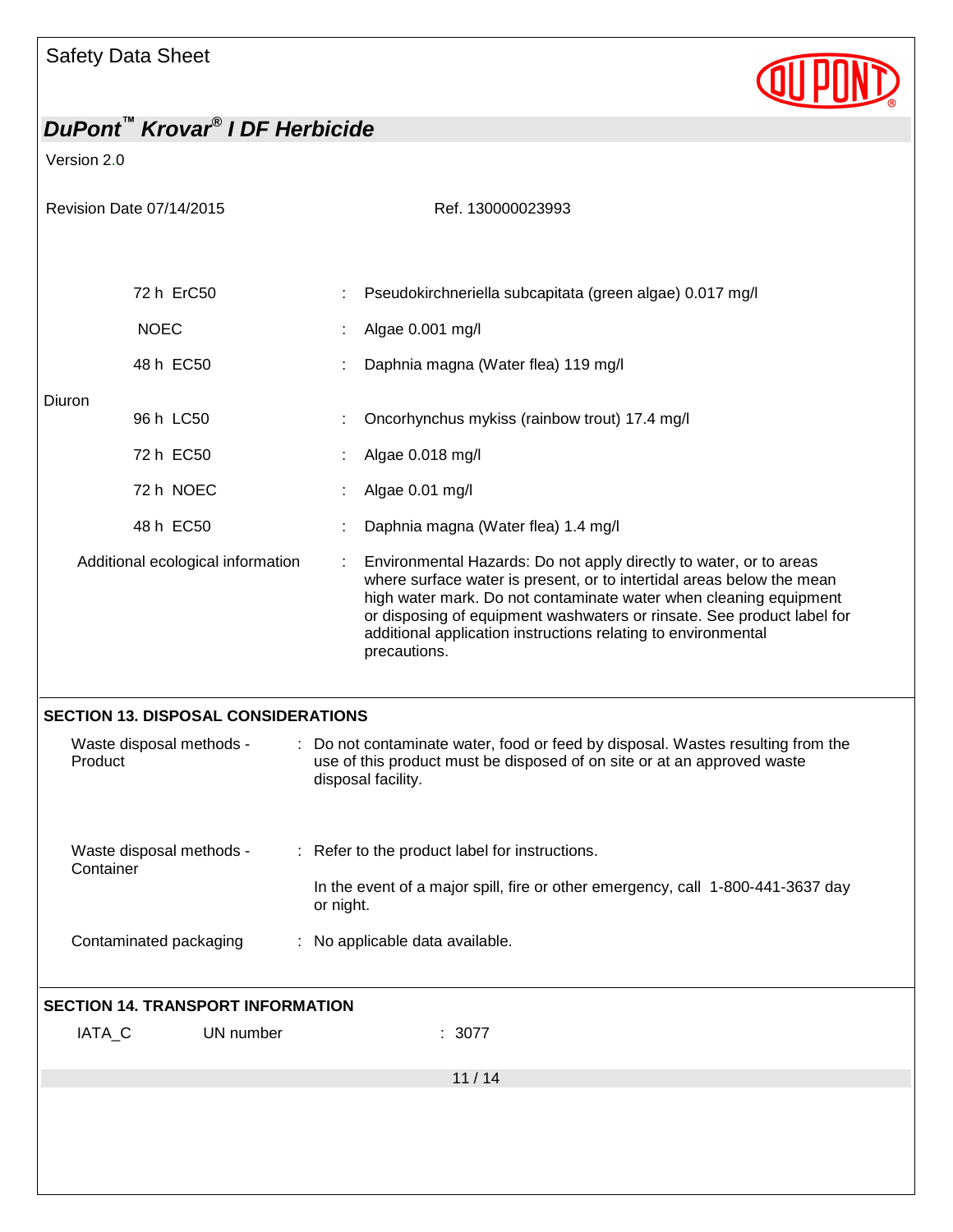

#### Version 2.0

Revision Date 07/14/2015 Revision Date 07/14/2015

|             | Proper shipping name | : Environmentally hazardous substance, solid, n.o.s.<br>(Diuron, Bromacil) |
|-------------|----------------------|----------------------------------------------------------------------------|
|             | Class                | 9<br>÷                                                                     |
|             | Packing group        | : III                                                                      |
|             | Labelling No.        | : 9M1                                                                      |
| <b>IMDG</b> | UN number            | : 3077                                                                     |
|             | Proper shipping name | : ENVIRONMENTALLY HAZARDOUS SUBSTANCE,<br>SOLID, N.O.S. (Diuron, Bromacil) |
|             | Class                | : 9                                                                        |
|             | Packing group        | : III                                                                      |
|             | Labelling No.        | : 9                                                                        |
|             | Marine pollutant     | : yes (Diuron, Bromacil)                                                   |

Not regulated by DOT in single packages containing less than 100 pounds Diuron. Marine Pollutants assigned UN number 3077 and 3082 in single or combination packaging containing a net quantity per single or inner packaging of 5 L or less for liquids or having a net mass per single or inner packaging of 5 KG or less for solids may be transported as non-dangerous goods as provided in section 2.10.2.7 of IMDG code, IATA special provision A197, and ADR/RID special provision 375.

#### **SECTION 15. REGULATORY INFORMATION**

| Other regulations                  | : This Safety Data Sheet is for a pesticide product registered by the US<br>Environmental Protection Agency (USEPA) and is therefore also subject to<br>certain labeling requirements under US pesticide law (FIFRA). These<br>requirements differ from the classification criteria and hazard information<br>required by OSHA for safety data sheets, and for workplace labels of non-<br>pesticide chemicals. The following is the mandatory hazard information<br>required by USEPA on the pesticide label:<br>CAUTION!<br>Harmful if swallowed or absorbed through the skin. Causes moderate eye<br>irritation. Avoid contact with skin, eyes and clothing. |
|------------------------------------|-----------------------------------------------------------------------------------------------------------------------------------------------------------------------------------------------------------------------------------------------------------------------------------------------------------------------------------------------------------------------------------------------------------------------------------------------------------------------------------------------------------------------------------------------------------------------------------------------------------------------------------------------------------------|
| SARA 313 Regulated<br>Chemical(s)  | : Bromacil, Diuron                                                                                                                                                                                                                                                                                                                                                                                                                                                                                                                                                                                                                                              |
| Title III hazard<br>classification | $\therefore$ Acute Health Hazard: Yes<br>Chronic Health Hazard: Yes                                                                                                                                                                                                                                                                                                                                                                                                                                                                                                                                                                                             |
|                                    | 12/14                                                                                                                                                                                                                                                                                                                                                                                                                                                                                                                                                                                                                                                           |
|                                    |                                                                                                                                                                                                                                                                                                                                                                                                                                                                                                                                                                                                                                                                 |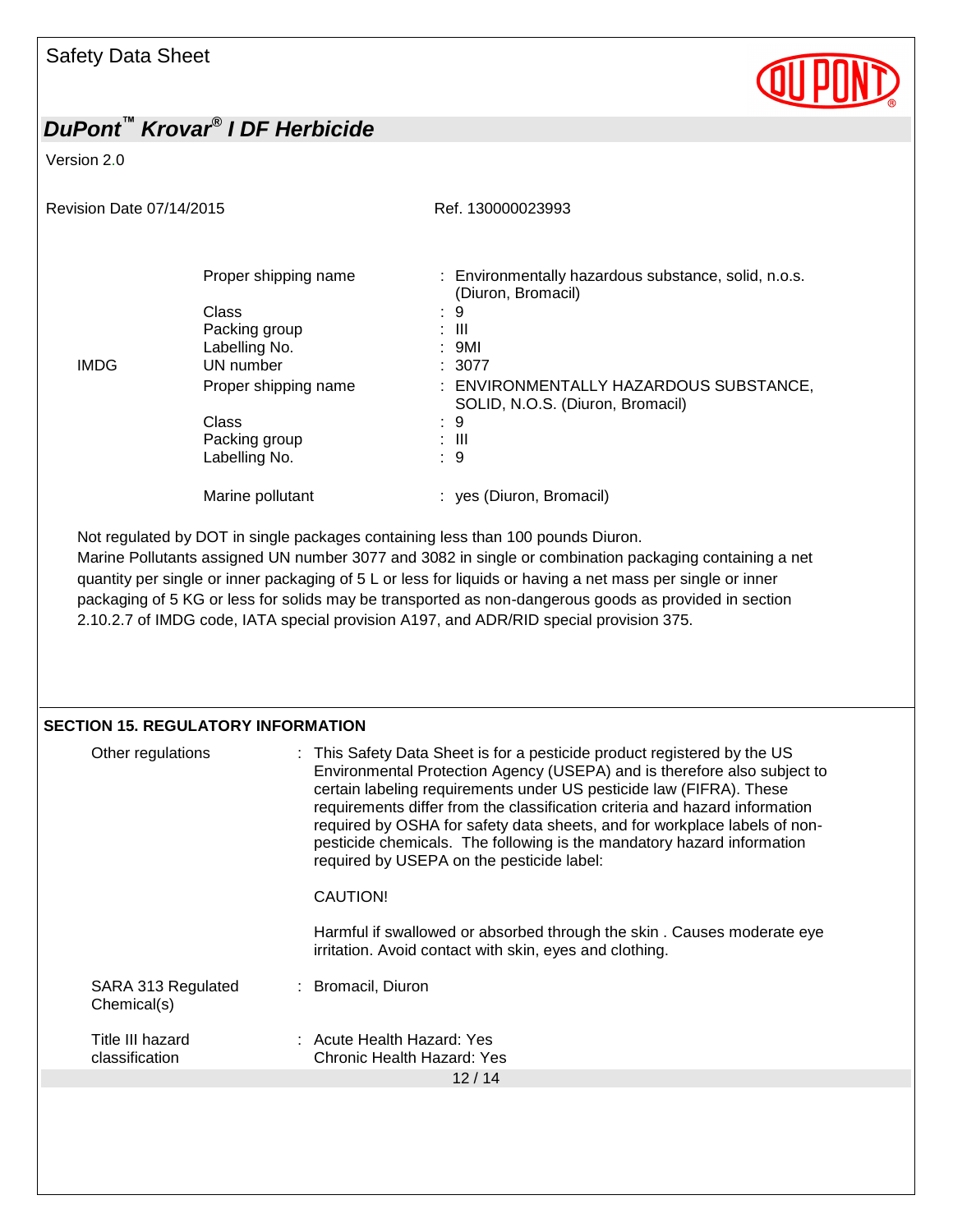

Version 2.0

| Revision Date 07/14/2015             | Ref. 130000023993                                                                                                                                                                                                                                                                                                                                                                                           |  |  |  |
|--------------------------------------|-------------------------------------------------------------------------------------------------------------------------------------------------------------------------------------------------------------------------------------------------------------------------------------------------------------------------------------------------------------------------------------------------------------|--|--|--|
|                                      | Fire: No<br>Reactivity/Physical hazard: No<br>Pressure: No                                                                                                                                                                                                                                                                                                                                                  |  |  |  |
| <b>CERCLA Reportable</b><br>Quantity | $: 250$ lbs<br>Based on the percentage composition of this chemical in the product.:<br>Diuron                                                                                                                                                                                                                                                                                                              |  |  |  |
| EPA Reg. No.                         | $: 352 - 505$<br>In the United States this product is regulated by the US Environmental<br>Protection Agency (EPA) under the Federal Insecticide, Fungicide and<br>Rodenticide Act (FIFRA). It is a violation of Federal law to use this product in<br>a manner inconsistent with its labeling. Read and follow all label directions.<br>This product is excluded from listing requirements under EPA/TSCA. |  |  |  |
| California Prop. 65                  | : WARNING! This product contains a chemical or chemicals known to the State<br>of California to cause cancer.                                                                                                                                                                                                                                                                                               |  |  |  |
| <b>SECTION 16. OTHER INFORMATION</b> |                                                                                                                                                                                                                                                                                                                                                                                                             |  |  |  |

|                            |        | <b>NFPA</b> |
|----------------------------|--------|-------------|
| Health                     | ٠<br>× |             |
| Flammability               | ٠<br>٠ |             |
| Reactivity/Physical hazard | ÷      |             |

™ Trademark of E.I. du Pont de Nemours and Company.

® DuPont's registered trademark

Revision Date : 07/14/2015

Contact person : DuPont Crop Protection, Wilmington, DE, 19898, Phone: 1-888-638-7668

The information provided in this Safety Data Sheet is correct to the best of our knowledge, information and belief at the date of its publication. The information given is designed only as a guidance for safe handling, use, processing, storage, transportation, disposal and release and is not to be considered a warranty or quality specification. The information relates only to the specific material designated and may not be valid for such material used in combination with any